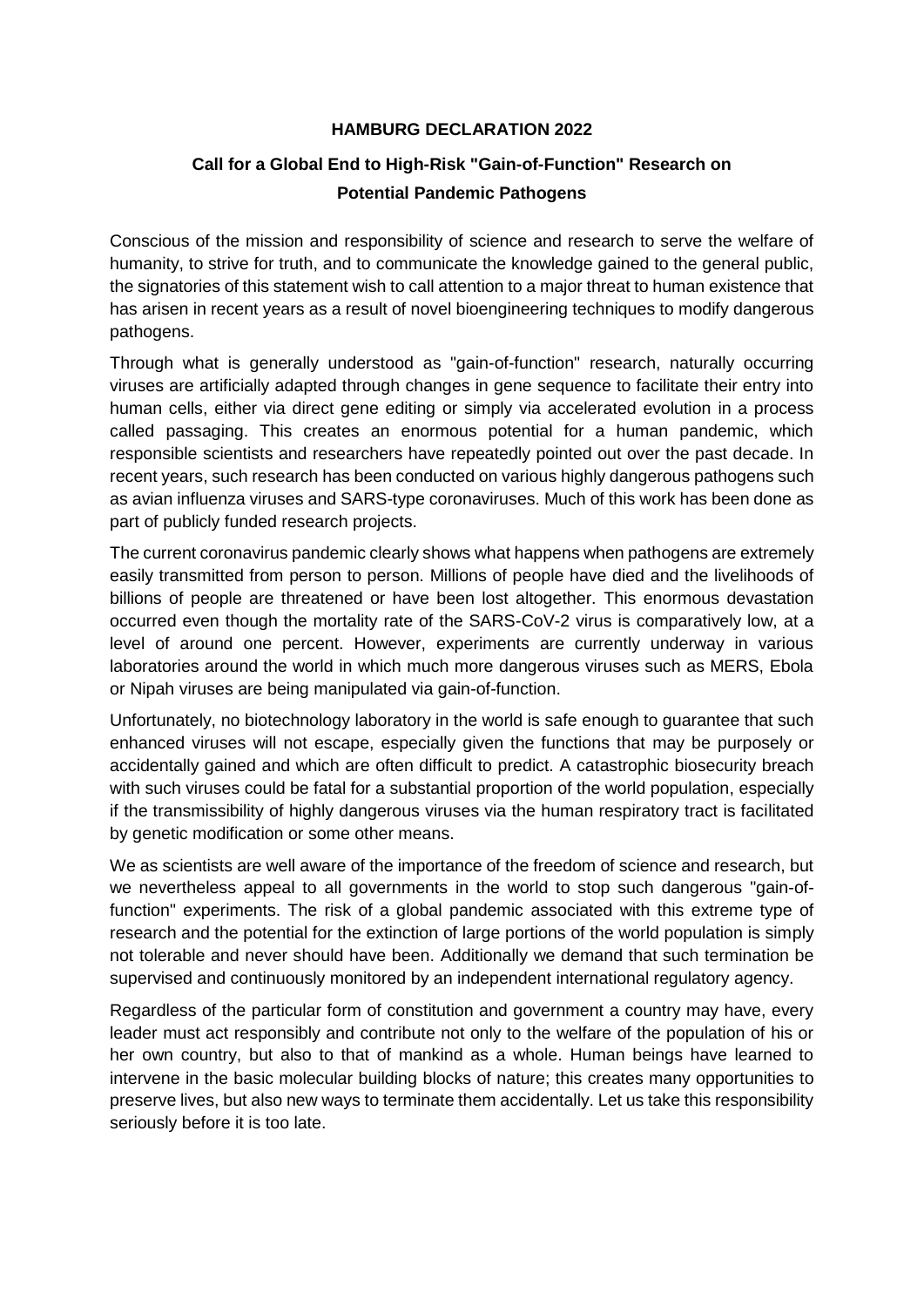**Roland Wiesendanger**, Prof. Dr. Dr. h.c., Nanoscientist, University of Hamburg, Germany (Organizer) **Hiroshi Arakawa**, Dr., Institute of Molecular Oncology, IFOM, Milan, Italy **Ute Bergner,** Dr., Physicist, Jena, Germany

**Valentin Bruttel**, Dr., Immunologist, University of Würzburg, Germany **Colin Butler**, Hon. Prof. Dr. Dr., Epidemiologist, Australian National University, Canberra, Australia **Lounes Chikhi**, Dr., Population Geneticist, CNRS, Paul Sabatier University, Toulouse, France **Jean-Michel Claverie**, Prof. Dr., Dept. of Medicine, Aix-Marseille University, Marseille, France **Fabien Colombo**, Communication and Sociology of Science, Université Bordeaux Montaigne, France **Malcolm Dando,** Prof. Dr., Section of Peace Studies and International Development, University of Bradford, United Kingdom

**Étienne Decroly**, Prof. Dr., Member of the Board of Directors of the French Virology Society, CNRS Director of Research, AFMB lab, UMR7257, Aix Marseille Université, Marseille, France **Gilles Demaneuf**, Engineer and Data Scientist, Auckland, New Zealand **Richard Dronskowski**, Prof. Dr., Institute of Inorganic Chemistry, RWTH Aachen, Germany **Lucia Dunn**, PhD, Professor of Economics, The Ohio State University, Columbus, USA **Frank Fehrenbach**, Prof. Dr., Faculty of Humanities, University of Hamburg, Germany **André Goffinet**, Prof. Dr., Neurobiology, University of Louvain, Belgium **Ingrid Gogolin**, Prof. Dr. Dr. h.c. mult., Department of General, Intercultural and International Comparative Education & Educational Psychology, University of Hamburg, Germany **Mai He**, Prof. Dr., School of Medicine, Washington University, St. Louis, USA **Martina Hentschel**, Prof. Dr., Institute of Physics, TU Chemnitz, Germany **Michael Hietschold**, Prof. Dr., Institute of Physics, TU Chemnitz, Germany **Burkard Hillebrands**, Prof. Dr., Dept. of Physics, TU Kaiserslautern, Germany **Florence Janody**, Dr., i3S-Institute for Research and Innovation in Health, University of Porto, Portugal **Bernd Kaina**, Prof. Dr., Institute of Toxicology, University of Mainz, Germany **Hideki Kakeya**, Prof. Dr., School of Science and Technology, University of Tsukuba, Japan **Bernd Kretschmer**, Dr. h.c., Physicist, Freiburg i. Brsg., Germany **Franz Kreupl**, Prof. Dr., Dept. of Electrical and Computer Engineering, TU Munich, Germany **Jonathan Latham**, PhD, Executive Director, The Bioscience Resource Project, Ithaca, New York, USA **Milton Leitenberg**, Senior Research Fellow, Center for International and Security Studies, University of Maryland, USA

**Alexander Lerchl**, Prof. Dr., Biology and Ethics of Science & Technology, Jacobs University Bremen, Germany

**Alexander Lichtenstein**, Prof. Dr., I. Institute of Theoretical Physics, University of Hamburg, Germany